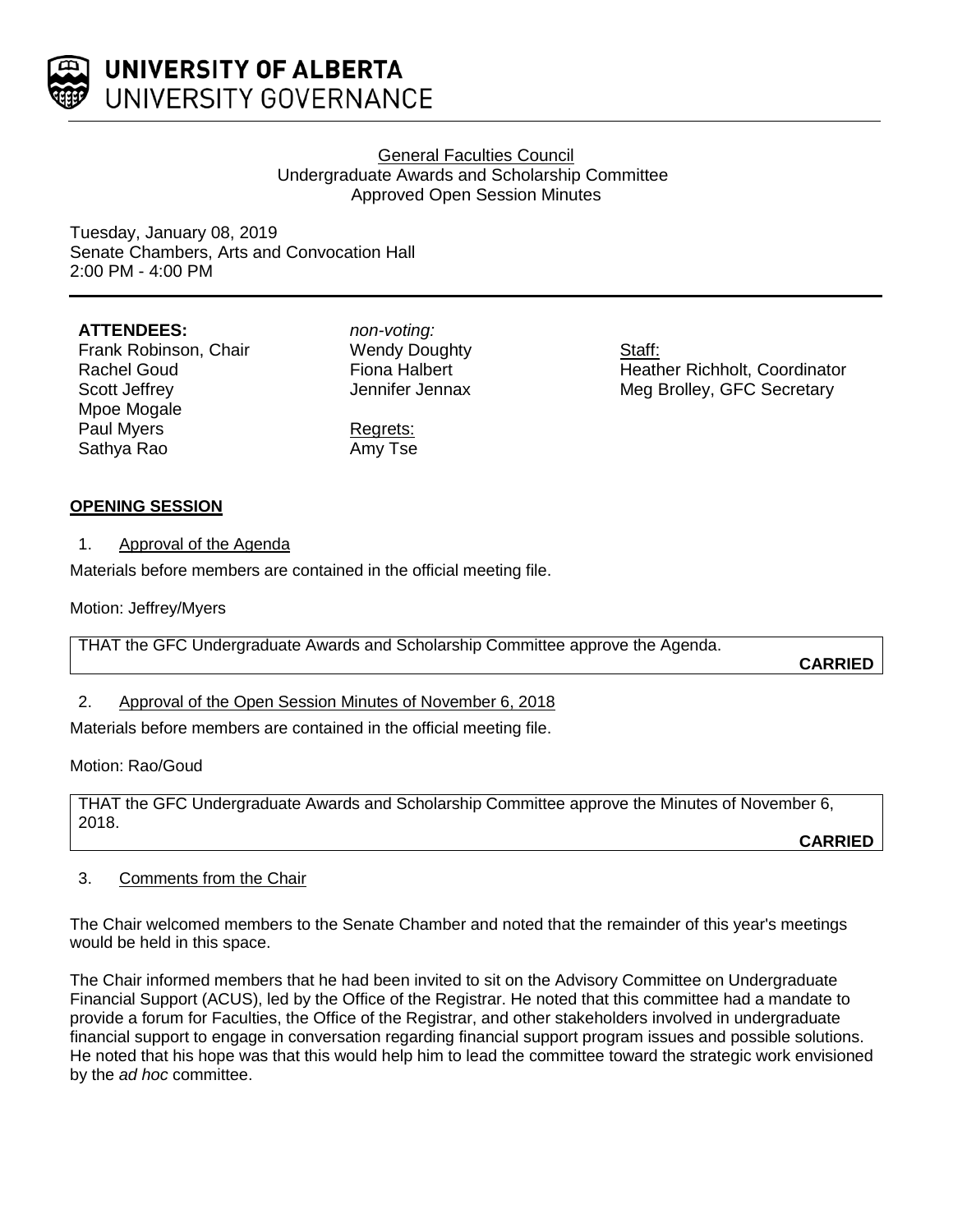## **ACTION ITEMS**

## 4. New Annually Funded Financial Supports for Approval

Materials before members are contained in the official meeting file.

*Presenter(s)*: Fiona Halbert, Assistant Registrar, Student Financial Support, Office of the Registrar; Shari Klassen, Specialist, Student Financial Support, Office of the Registrar

*Purpose of the Proposal*: To approve new annually funded undergraduate awards, scholarships and bursaries.

## *Discussion*:

Members expressed several comments and questions, including but not limited to: the term "aboriginal" and its use in legal documents including the *University Calendar*; the process followed if an annual award was unable to be awarded - it could be awarded twice in the following year; annually funded awards and the procedure that donors normally committed to a minimum of 5 years of funding; awards that were available to both graduate and undergraduate students; gender neutral terms for anonymous donors; and how the Faculty determined the criteria of "demonstrated advocacy in mental health awareness".

## Motion: Jeffrey/Rao

THAT the GFC Undergraduate Awards and Scholarship Committee approve, with delegated authority from General Faculties Council, new annually funded Undergraduate Awards and Bursaries, as submitted by Student Financial Support and as set forth in Attachment 1, to be effective immediately.

**CARRIED**

#### 5. New Endowed Financial Supports for Approval

Materials before members are contained in the official meeting file.

*Presenter(s)*: Fiona Halbert, Assistant Registrar, Student Financial Support, Office of the Registrar; Shari Klassen, Specialist, Student Financial Support, Office of the Registrar

*Purpose of the Proposal*: To approve new endowed undergraduate awards, scholarships and bursaries.

#### *Discussion*:

Members discussed how Faculties made their decisions when the terms of an award allowed for "preference given", and the Alberta government's guidelines for determining Alberta Residency.

#### Motion: Myers/Goud

THAT the GFC Undergraduate Awards and Scholarship Committee approve, with delegated authority from General Faculties Council, new endowed Undergraduate Awards and Bursaries, as submitted by Student Financial Support and as set forth in Attachment 1, to be effective immediately.

**CARRIED**

#### 6. Amended Financial Supports for Approval

Materials before members are contained in the official meeting file.

*Presenter(s)*: Fiona Halbert, Assistant Registrar, Student Financial Support, Office of the Registrar; Shari Klassen, Specialist, Student Financial Support, Office of the Registrar

*Purpose of the Proposal*: To approve amendments to existing awards, scholarships and bursaries.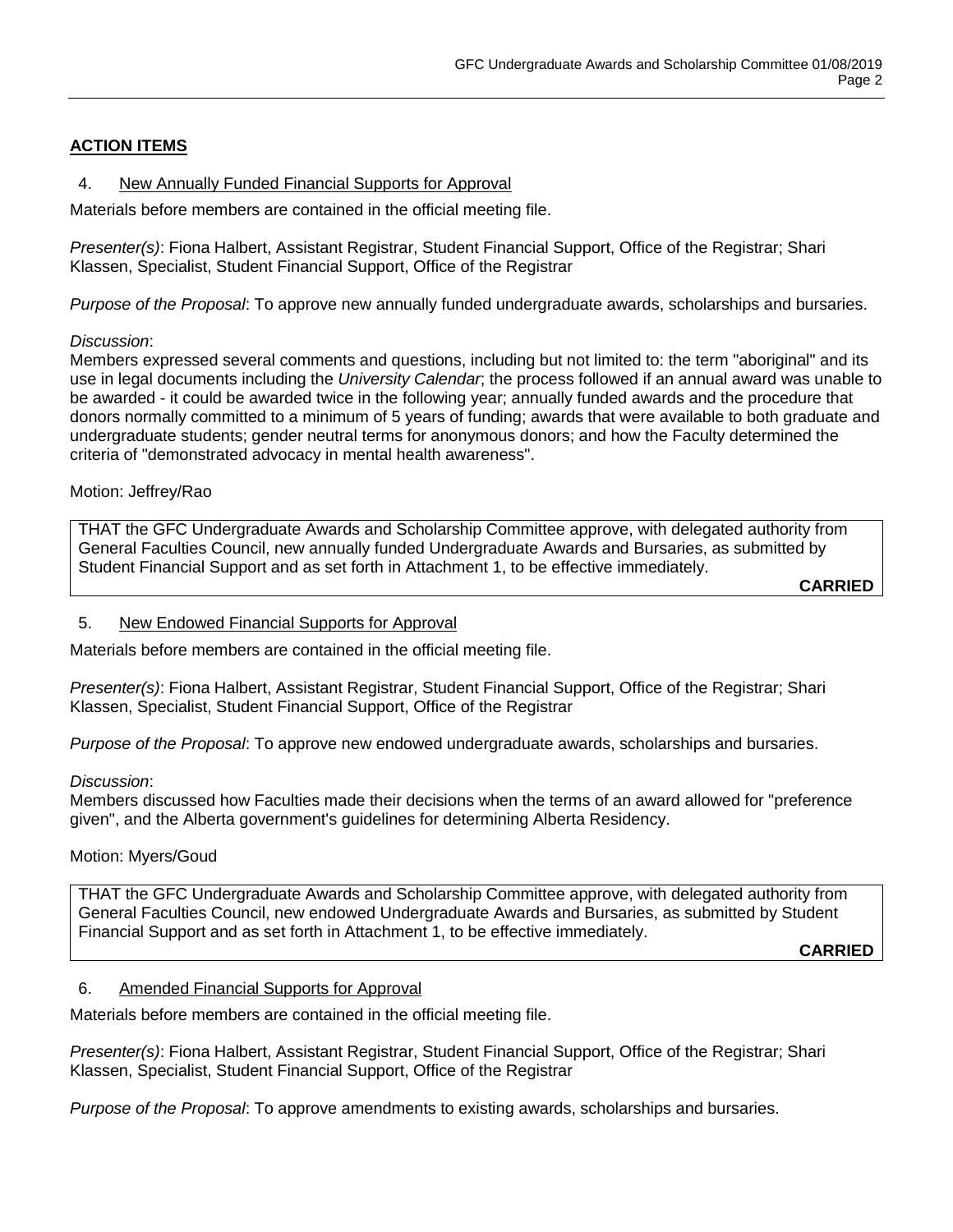*Discussion*: There was no discussion.

#### Motion: Jeffrey/Myers

THAT the GFC Undergraduate Awards and Scholarship Committee approve, with delegated authority from General Faculties Council, amendments to existing Undergraduate Awards and Bursaries, as submitted by Student Financial Support and as set forth in Attachment 1, to be effective immediately.

**CARRIED**

#### 7. Proposed Revisions to the GFC Undergraduate Awards and Scholarship Committee (UASC) Terms of Reference

Materials before members are contained in the official meeting file.

*Presenter(s)*: Frank Robinson, Chair, GFC UASC

*Purpose of the Proposal*: To recommend for approval the proposed terms of reference for the GFC UASC.

#### *Discussion*:

Members discussed the recommendations from the *ad hoc* Committee on Academic Governance including the Terms of Reference template and how this process could be used to clarify the authority and purpose of the committee.

Members discussed: the importance for diversity on the committee and the mandate of the GFC Nominating Committee to ensure a diverse membership; the composition of the committee as it aligned with the GFC Principles of Committee Composition; and quorum in the summer months.

Members agreed that more work was needed regarding delegations of authority to ensure that the committee was operating effectively and under the direction of *For the Public Good*. The committee therefore planned to continue to look into the history and purpose behind the delegations regarding the minimum value of a major award, and the minimum value of an award administered by Student Financial Support.

#### Motion: Jeffrey/Rao

THAT the GFC Undergraduate Awards and Scholarship Committee recommend that General Faculties Council approve the proposed changes to the GFC Undergraduate Awards and Scholarship Committee Terms of Reference as set forth in Attachment 1, to take effect July 1, 2019.

**CARRIED**

#### **DISCUSSION ITEMS**

8. Question Period (no documents)

There were no questions.

#### **INFORMATION REPORTS**

9. Items Approved by the GFC Undergraduate Awards and Scholarship Committee by E-mail Ballots (nondebatable)

There were no items.